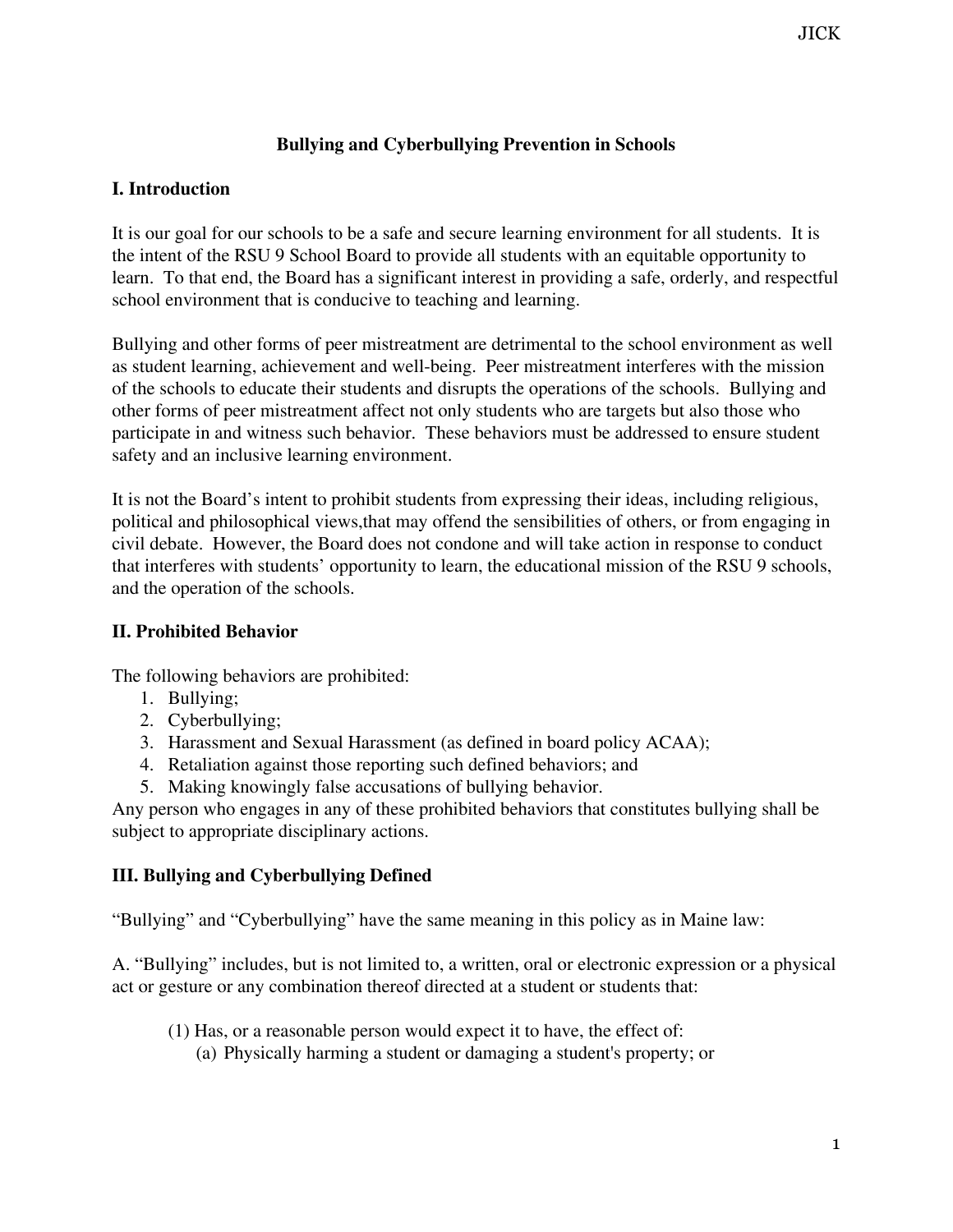- (b) Placing a student in reasonable fear of physical harm or damage to the student's property;
- **OR**
- (2) Interferes with the rights of a student by:
	- (a) Creating an intimidating or hostile educational environment for the student; or
	- (b) Interfering with the student's academic performance or ability to participate in or benefit from the services, activities or privileges provided by a school;
- **OR**

(3) Is based on a student's actual or perceived characteristics identified in 5 MRSA § 4602 or 4684-A (including race; color; ancestry; national origin; sex; sexual orientation; gender identity or expression; religion; physical or mental disability) or other distinguishing personal characteristics (such as socioeconomic status; age; physical appearance; weight or family status or is based on a student's association with a person with one or more of these actual or perceived characteristics, and that has the effect described in subparagraph (1) or (2) above. (These behaviors might also meet the criteria for harassment as defined in board policy ACAA: Harassment and Sexual Harassment of Students.)

Bullying behavior alleged to be based on race, color, ancestry, national origin, sex, sexual orientation, religion or disability should be addressed under the procedures set forth in the student Harassment and Sexual Harassment procedure, ACAA-R, rather than under this procedure.

Examples of conduct that may constitute bullying include, but are not limited to:

- 1. Repeated or pervasive taunting, name-calling, belittling, mocking, put-downs, or demeaning humor;
- 2. Behavior that is likely to harm someone by damaging or manipulating his or her relationships with others, including but not limited to gossip, spreading rumors, and social exclusion;
- 3. Non-verbal threats and/or intimidations such as use of aggressive, menacing, or disrespectful gestures;
- 4. Threats of harm to a student, to his/her possessions, or to other individuals, whether transmitted verbally or in writing;
- 5. Blackmail, extortion, demands for protection money, or involuntary loans or donations;
- 6. Blocking access to school property or facilities;
- 7. Stealing or hiding books, backpacks, or other possessions;
- 8. Stalking; and
- 9. Physical contact or injury to another person or his/her property.

B. "Cyberbullying" means bullying through the use of technology or any electronic communication, including, but not limited to, a transfer of signs, signals, writing, images,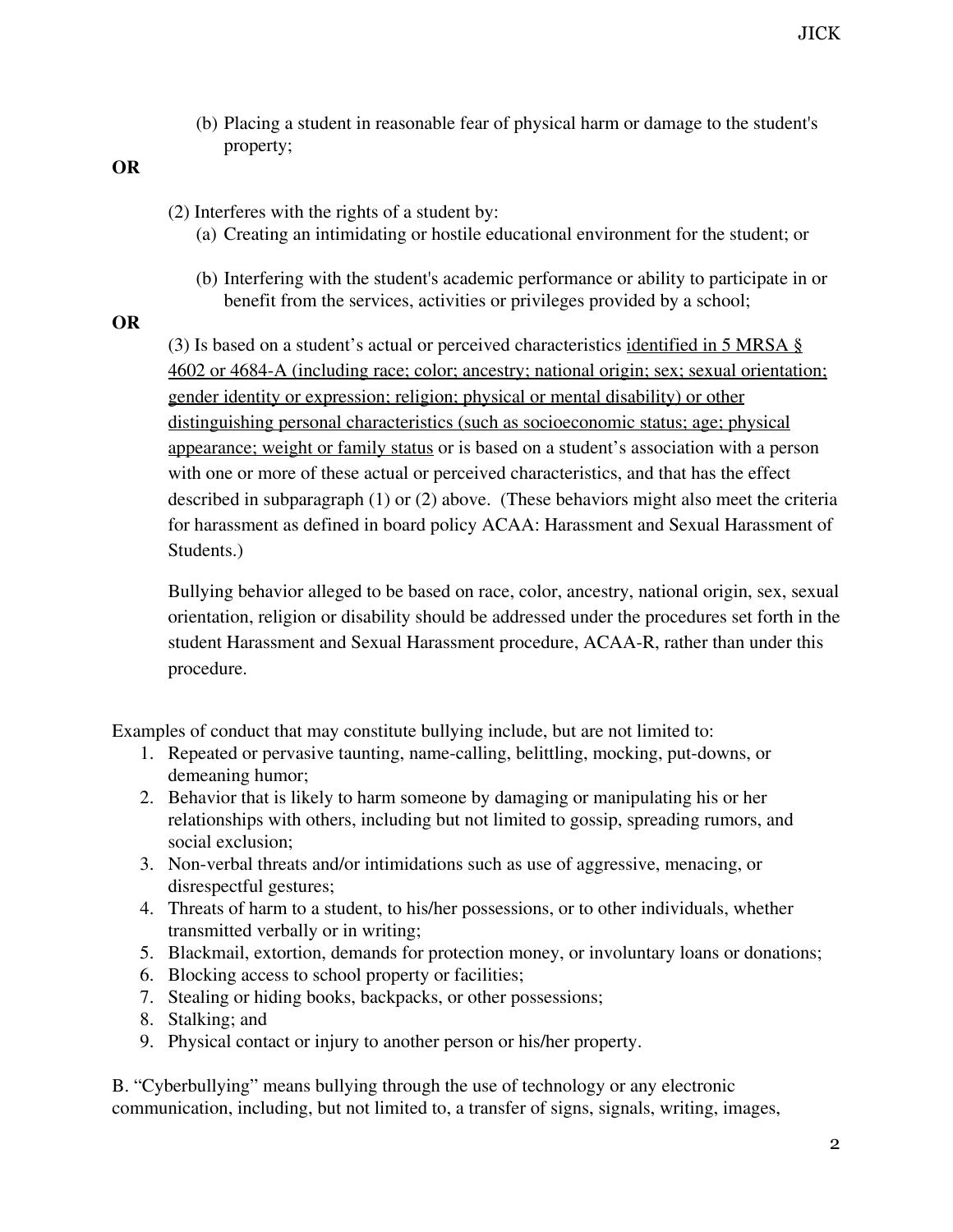sounds, data or intelligence of any nature transmitted by the use of any electronic device, including, but not limited to, a computer, telephone, cellular telephone, text messaging device and personal digital assistant.

Examples of conduct that may constitute cyberbullying include, but are not limited to the following actions on any electronic medium:

- 1. Posting slurs or rumors or displaying any defamatory, inaccurate, disparaging, violent, abusive, profane, or sexually oriented material about a student on a website, an app, in social media, or any other electronic platform;
- 2. Posting misleading or fake photographs or digital video footage of a student on websites or creating fake websites or social networking profiles in the guise of posing as the targeted student;
- 3. Impersonating or representing another student through the use of that other student's electronic device or account to send e-mail, text messages, instant messages (IM), phone calls or other messages on a social media website;
- 4. Sending e-mail, text messages, IM, or leaving voice mail messages that are mean or threatening, or so numerous as to bombard the target's e-mail account, IM account, or cell phone; and
- 5. Using a camera phone or digital video camera to take and/or send embarrassing or "sexting" photographs of other students.

C. "Retaliation" means an act or gesture against a student for asserting or alleging an act of bullying. "Retaliation" also includes reporting that is not made in good faith on an act of bullying.

D. "Substantiated" means that the outcomes of the investigation on the Responding Form (JICK-E2) provide clear evidence to prove that bullying or cyberbullying, as defined in policy, did occur.

E. "Alternative discipline" means disciplinary action other than suspension or expulsion from school that is designed to correct and address the root causes of a student's specific misbehavior while retaining the student in class or school, or restorative school practices to repair the harm done to relationships and persons from the student's misbehavior.

## **IV. Application of Policy**

A. This policy applies to any student, school employee, contractor, visitor or volunteer who engages in conduct that constitutes bullying or retaliation, all of whom have the responsibility to comply with this policy.

B. This policy applies to bullying that:

1. Takes place at school or on school grounds, meaning: a school building; property on which a school building or facility is located; and property that is owned, leased or used by a school for a school-sponsored activity, function, program, instruction or training. "School grounds" also includes school-related transportation vehicles.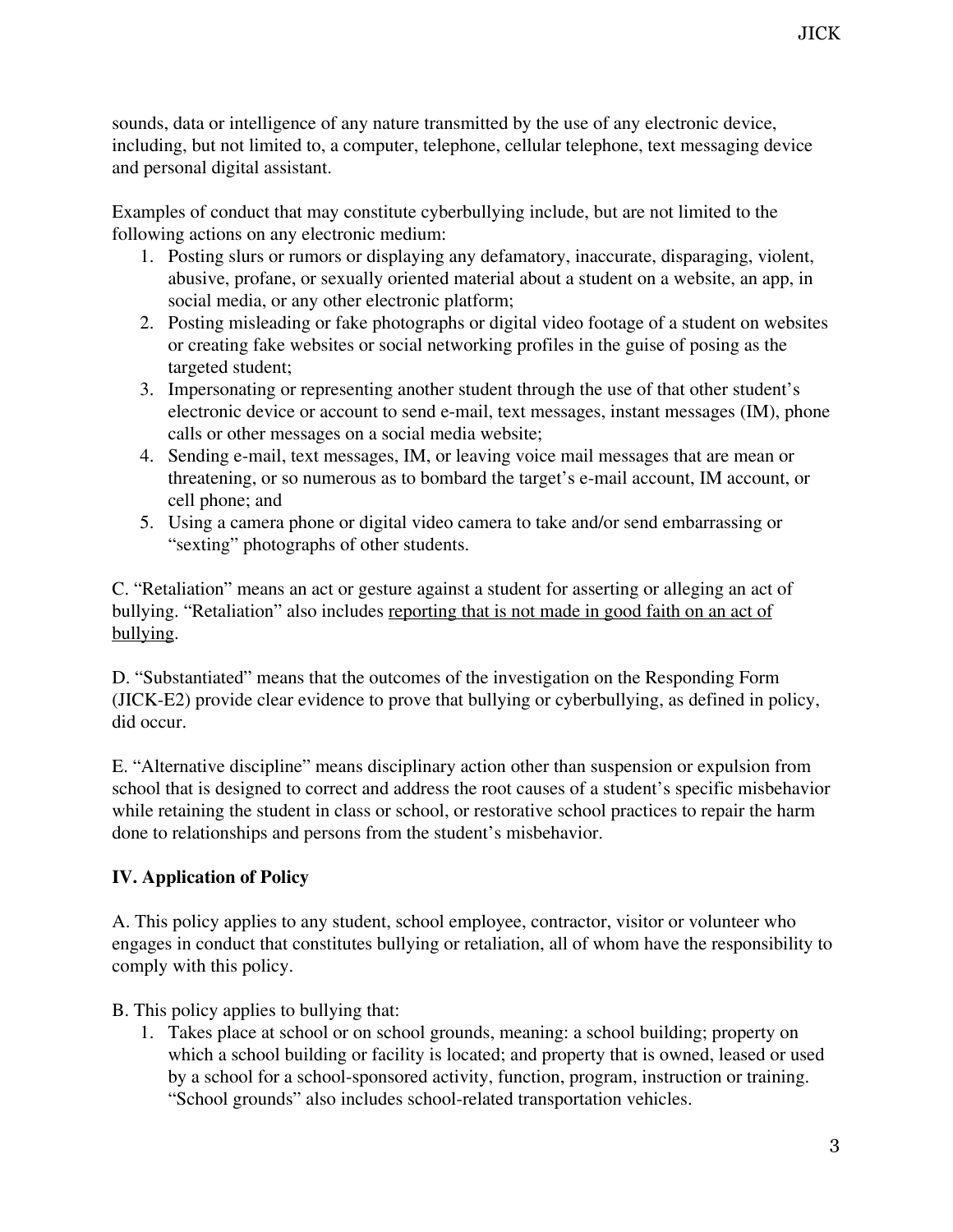- 2. Takes place while students are being transported to or from schools or school-sponsored events;
- 3. Takes place at any school-sponsored event, activity, function, program, instruction or training; or
- 4. Takes place elsewhere or through the use of technology, but only if the bullying also infringes on the rights of the student at school as set forth in this policy's definition of bullying.

### **V. Consequences for Policy Violations**

#### **Students**

The Board retains the right to impose disciplinary consequences for bullying and other conduct that occurs at any time or place that substantially disrupts the instructional program, operations of the schools or welfare of students.

Students who violate this policy may be subject to disciplinary action which may include suspension, expulsion or a series of graduated consequences including alternative discipline or other behavioral interventions.

Any student violating this policy may also be subject to civil or criminal penalties.

#### **School Employees and Others**

Administrators, professional staff and all other employees who violate this policy may be subject to disciplinary action up to and including dismissal, and in accordance with any applicable collective bargaining agreements.

Volunteers, contractors and visitors who violate this policy will be barred from school property until the Superintendent is satisfied that the person will comply with Maine's bullying law and this policy.

Any school-affiliated organization that authorizes or engages in bullying or retaliation is subject to forfeiture of Board approval/sanctioning and/or suspension or revocation of its permission to operate on school grounds.

Any person violating this policy may also be subject to civil or criminal penalties.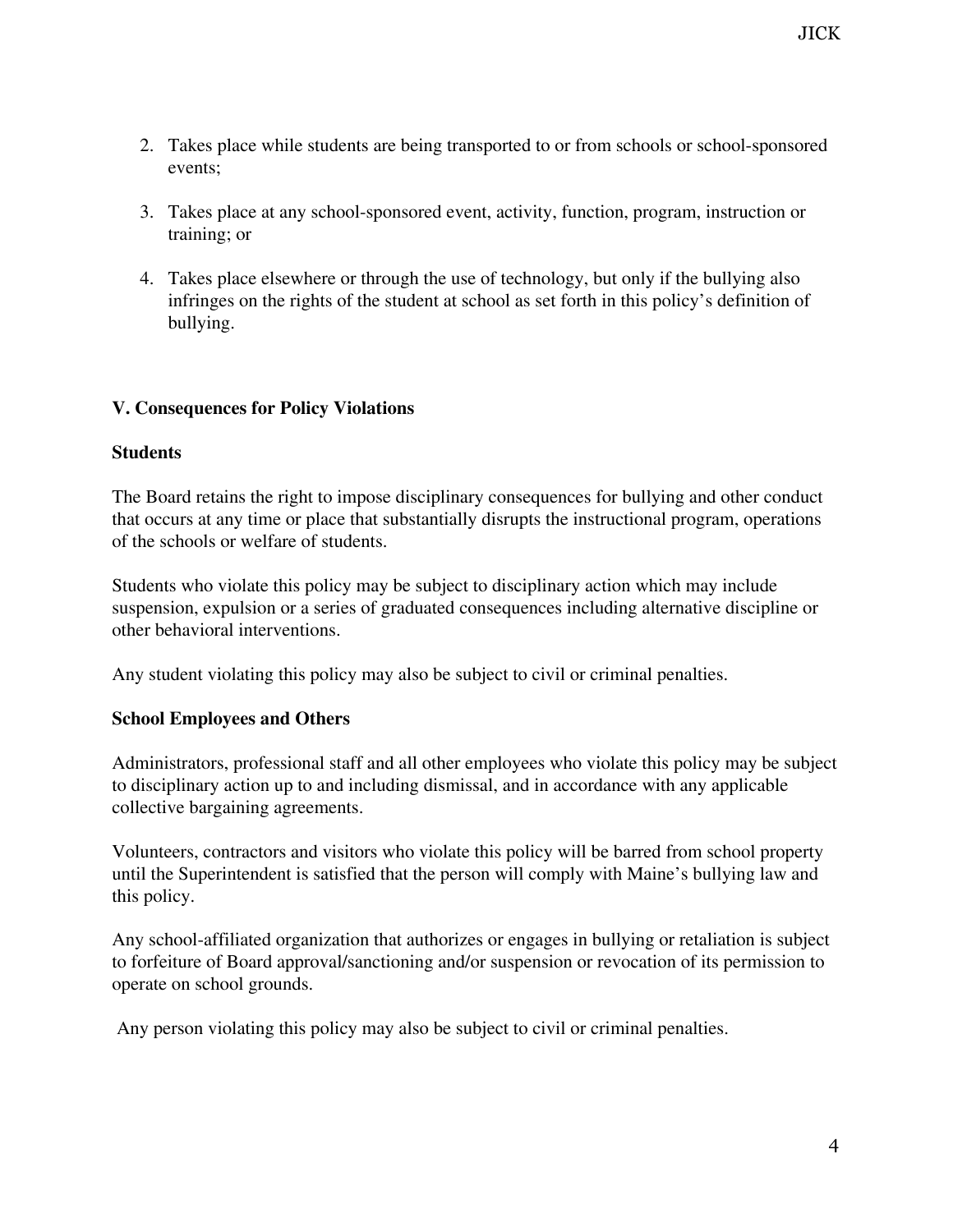## **VI. Reporting**

*Refer to the Reporting Form – JICK-E1*

Bullying or suspected bullying is reportable in person or in writing to school personnel. Although students, parents and others, as identified above, may make bullying reports anonymously, all persons reporting incidents of bullying are encouraged to identify themselves.

School employees are required to make reports of bullying in writing. All reports will be recorded in writing by school personnel authorized to receive complaints or reports using the school unit's reporting form JICK-E1 The building principal will forward a copy of the report to the Superintendent by the end of the next school day.

No disciplinary action shall be taken against a student solely on the basis of an anonymous report, and in no instance will action be taken against any person or organization affiliated with the school(s) solely on the basis of an anonymous report.

A. School teachers and staff, including coaches and advisors for extracurricular and cocurricular activities, are required to report alleged incidents of bullying to the school principal or other school personnel designated by the superintendent. Any other adult working or volunteering in a school, including contractors and service providers, will be encouraged to promptly report observed or suspected alleged incidents of bullying to the building principal or school personnel designated by the superintendent.

B. All school employees are expected to intervene when they see acts of bullying in progress and are required to report incidents of bullying they have witnessed or become aware of to the building principal or other school personnel designated by the superintendent as soon as practicable.

C. School employees who fail to report bullying or who have made a false report of bullying will be subject to disciplinary consequences up to and including termination, in accordance with any applicable collective bargaining agreement.

D. Students who are believed to have been bullied or are aware of incidents of bullying are strongly encouraged to report this behavior to a staff member, school administrator, or other school personnel designated by the superintendent.

E. Parents/guardians and other adults who believe that an incident of bullying has occurred are encouraged to report this behavior to a staff member or school administrator.

F. Acts of reprisal or retaliation against any person who reports an alleged incident of bullying are prohibited.

G. Any student who is determined to have knowingly falsely accused another of bullying shall be subject to disciplinary consequences.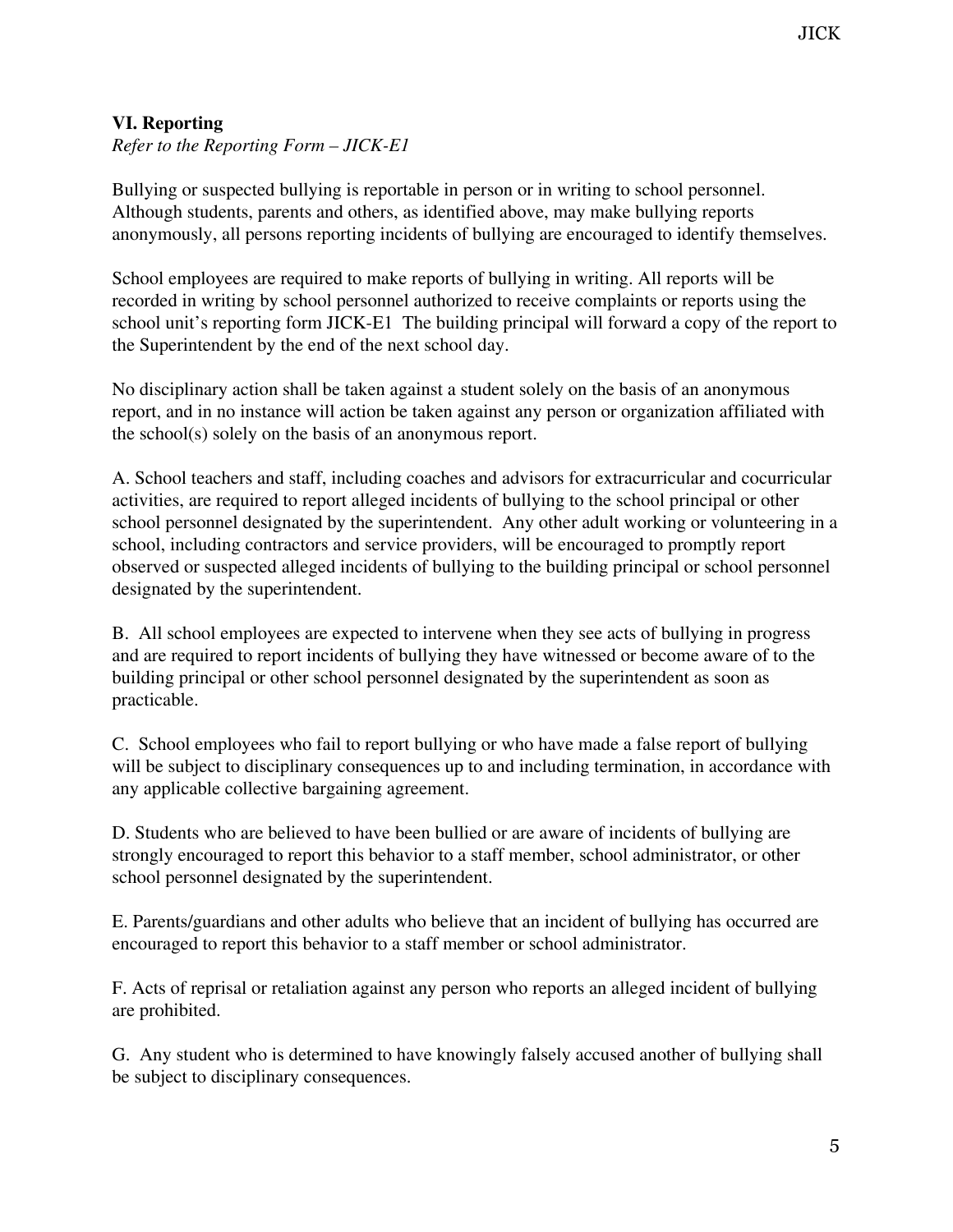## **VII. Responding**

*Refer to the Responding Form – JICK-E2*

*The determination of whether particular conduct constitutes bullying requires reasonable consideration of the circumstances, which include the frequency of the behavior at issue, the location in which the behavior occurs, the ages and maturity of the students involved, the activity or context in which the conduct occurs, and the nature and severity of the conduct.*

The school principal or a superintendent's designee will:

A. Ensure that all reports of bullying behavior and retaliation are investigated and responded to promptly;

B. Keep written documentation of all allegations of bullying behavior and outcomes of the investigations, and report alleged and substantiated incidents to the superintendent;

C. Inform parent(s) or guardian(s) of the student(s) who was alleged to have bullied AND of the student(s) who was believed to have been bullied that a report of an alleged incident of bullying has been made;

If bullying has been substantiated, the building principal will provide written notification to: The parents/guardians of the targeted student, including the measures being taken to ensure the student's safety, and to The parents/guardians of the student found to have engaged in bullying, including the process for appeal.

All communications to parents must respect the confidentiality of student and employee information as provided by federal and Maine law and regulations.

D. Communicate to the parent(s) or guardian(s) of a student(s) who was believed to have been bullied the measures being taken to ensure the safety of the student(s) who was believed to have been bullied and to prevent further acts of bullying;

E. Inform parent(s) or guardian(s) of the students involved the findings of the investigation and actions to be taken;

F. Communicate with local or state law enforcement agency if it's believed that the pursuit of criminal charges or a civil action under the Maine Civil Rights Act may be appropriate.

If the bullying behavior appears to be a criminal violation, the building principal will notify local law enforcement authorities.

Interim Safety Measures:

The building principal may take such interim measures as he/she deems appropriate to ensure the safety of the targeted student and prevent further bullying and will inform the parents of the targeted student of measures taken.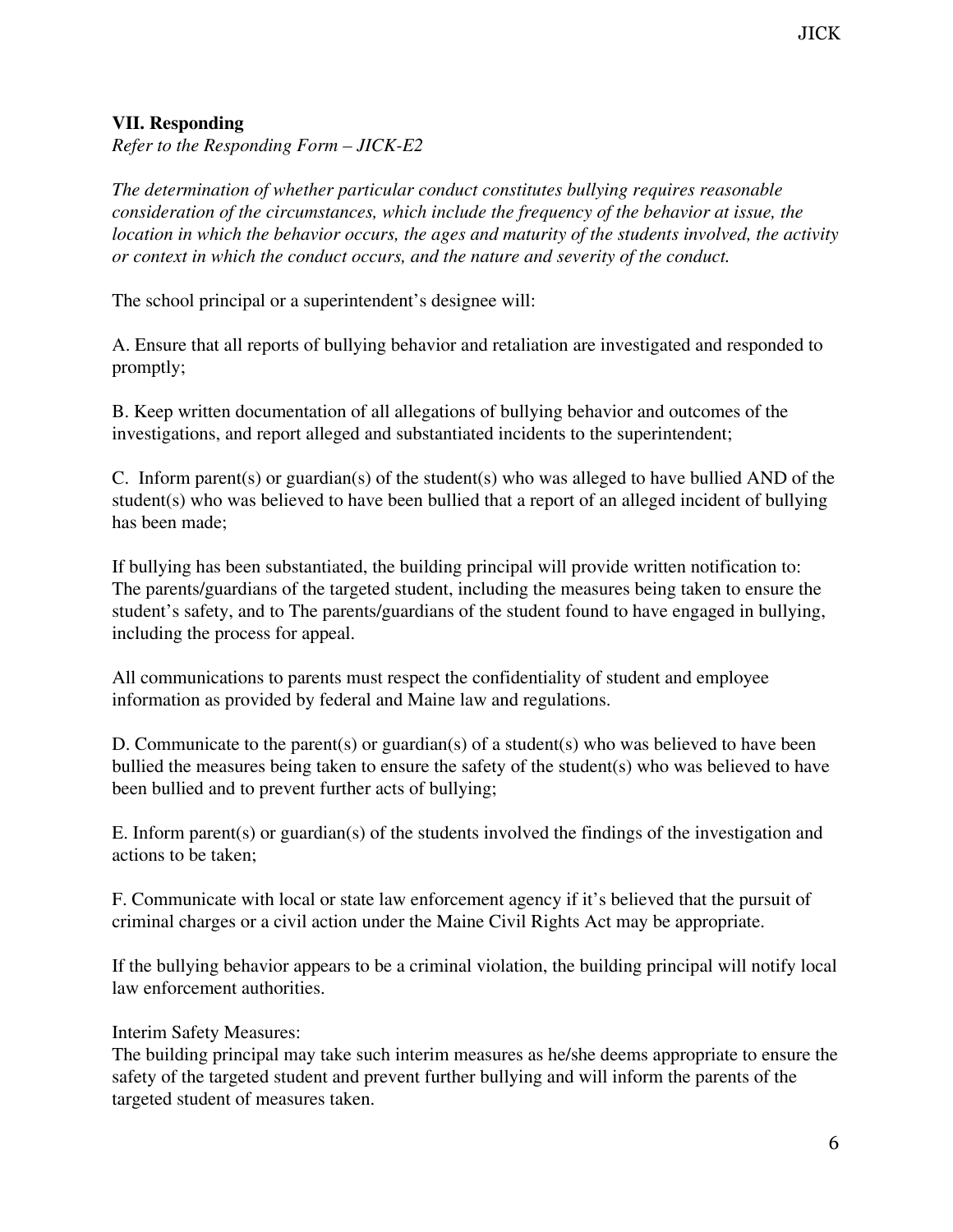NOTE: School personnel should be careful to respect the confidentiality of student information when communicating with the parents of a student who has reported being bullied. It should be sufficient to inform the parents of what the school is doing to protect the student from further bullying and to convey that the incident will be investigated and appropriate disciplinary consequences will be applied, without providing details that would be considered a violation of FERPA or an invasion of privacy.

## **VIII. Remediation**

### *Refer to the Remediation Form – JICK-E3*

If bullying has been substantiated, the building principal or designee as appropriate under the circumstances will determine the appropriate disciplinary consequences, which may include but are not limited to, imposing a series of graduated consequences that include detention, suspension or expulsion; alternative discipline; remediation; and/or other intervention. In determining the appropriate response to students who engage in bullying behavior, school administrators should consider the type of behaviors, the frequency and/or pattern of behaviors, and other relevant circumstances.

Alternative discipline includes, but is not limited to:

- 1. Meeting with the student and the student's parents/guardian;
- 2. Reflective activities, such as requiring the student to write an essay about the student's misbehavior;
- 3. Mediation, but only when there is mutual conflict between peers, rather than one-way negative behavior, and both parties voluntarily choose this option;
- 4. Counseling;
- 5. Anger management;
- 6. Health counseling or intervention;
- 7. Mental health counseling;
- 8. Participation in skills building and resolution activities, such as social-emotional cognitive skills building, resolution circles and restorative conferencing;
- 9. Community service; and
- 10. In-school detention or suspension, which may take place during lunchtime, after school or on weekends.

In order to remediate any substantiated incident of bullying to counter the negative impact of the bullying and reduce the risk of future bullying incidents, the principal may refer the targeted student/victim, perpetrator or other involved persons to counseling or other appropriate services.

# **IX. Appeal**

Notification shall be provided to parent(s), guardian(s) and students of the right to appeal a decision of a school principal or a superintendent's designee related to taking or not taking remedial action in accordance with this policy. Any appeal of the building principal's decisions in regard to consequences for bullying must be submitted, in writing, within 14 calendar days of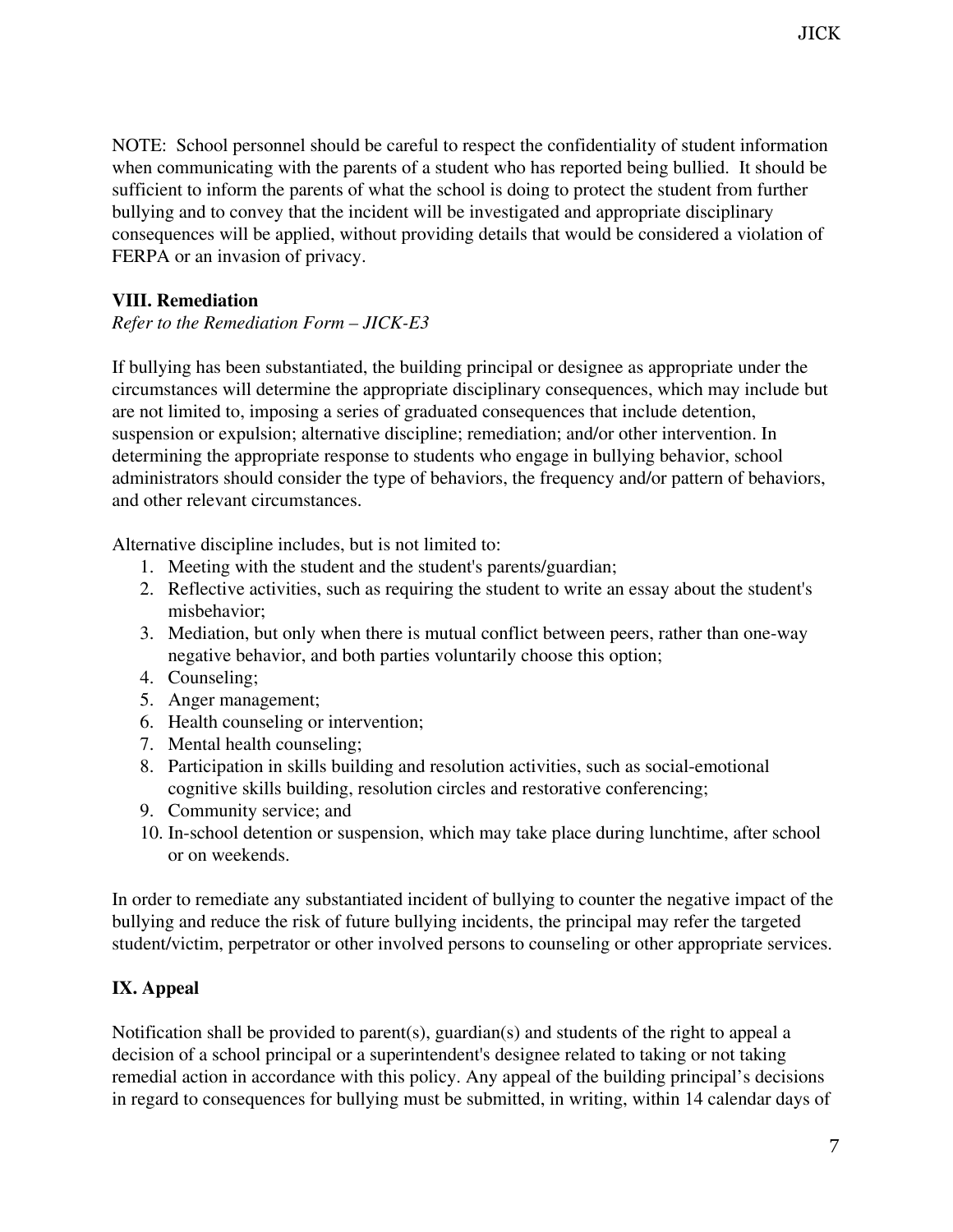the parental notification. The Superintendent will review the investigation report and actions taken and decide whether to sustain or deny the appeal. The Superintendent's decision shall be final.

### **X. Assignment of Responsibility**

The superintendent is responsible for:

- 1. Oversight, implementation, and enforcement of this policy and its procedures;
- 2. Designating a school principal or other school personnel to administer the policies at the school level;
- 3. Developing a procedure for publicly identifying the superintendent's designee or designees for administering the policies at the school level;
- 4. Providing written versions of this policy and related procedures to students, parent(s) and guardian(s), volunteers, administrators, teachers and school staff;
- 5. Posting this policy and related procedures on the school administrative unit's publicly accessible website; and
- 6. Including in student handbooks a section that addresses in detail this policy and related procedures.
- 7. Ensuring that the prohibition on bullying and retaliation and the attendant consequences apply to any student, school employee, contractor, visitor or volunteer who engages in conduct that constitutes bullying or retaliation;
- 8. Ensuring that any contractor, visitor, or volunteer who engages in bullying is barred from school grounds until the superintendent is assured that the person will comply with the policies of the school board;
- 9. Ensuring that any organization affiliated with the school that authorizes or engages in bullying or retaliation forfeits permission for that organization to operate on school grounds or receive any other benefit of affiliation with the school;
- 10. Providing professional development and staff training in the best practices in prevention of bullying and harassment and implementation of this policy; See "Bullying Prevention Resources" at <http://www.maine.gov/doe/bullying/resources/> for further information]
- 11. Filing the SAU policy that addresses bullying and cyberbullying with the Maine Department of Education; and